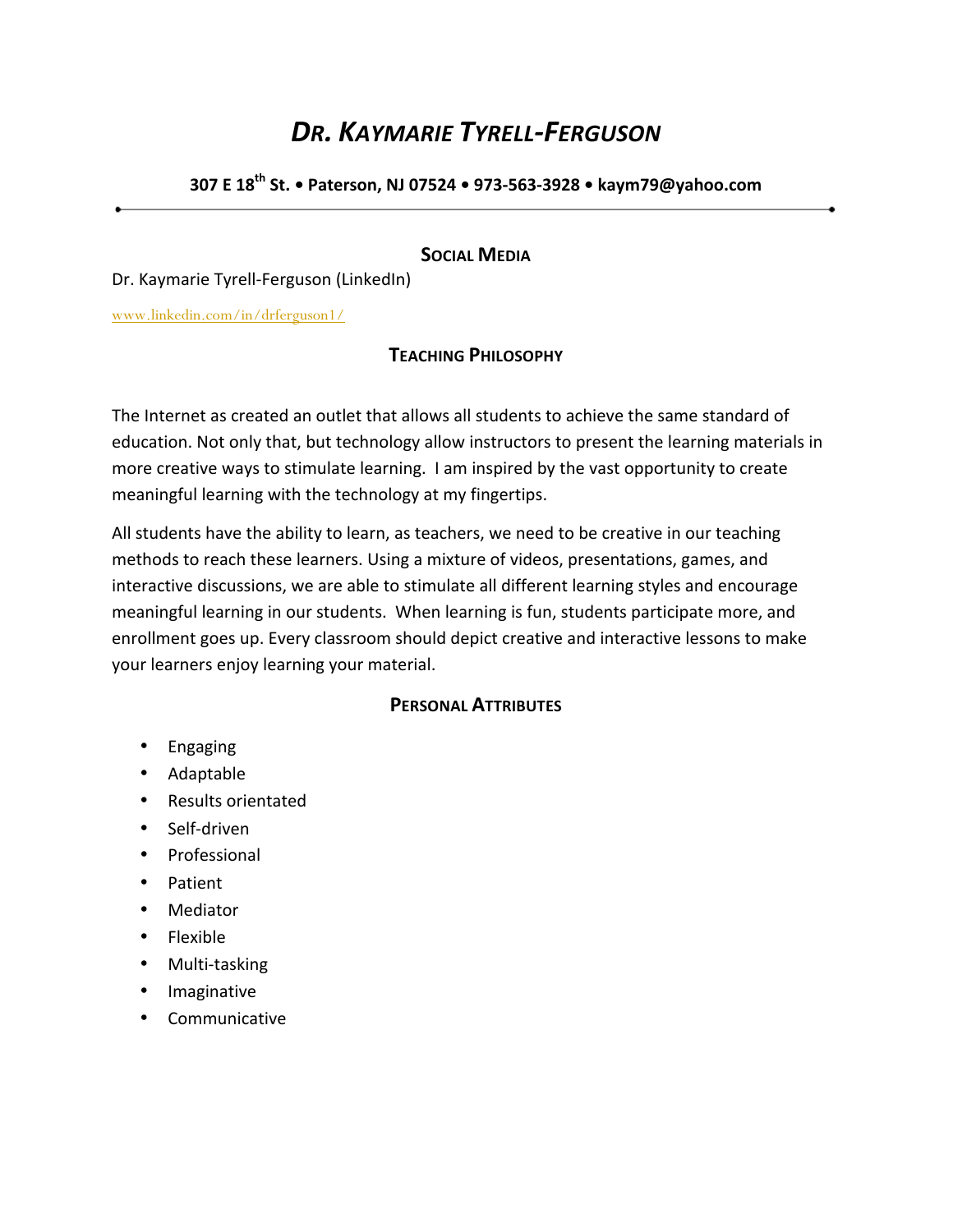# **TEACHING EXPERIENCE**

### **Business Instructor**

Passaic County Community College, Paterson, NJ 2016 – Present

- Taught class size of students 16-28 in Intro to Business.
- Maintained an interactive and constructive classroom.
- Reviewed assignments and provided constructive feedback to students in a timely manner.
- Used a variety of classroom aids such as Presentations, Videos, Blogs, Social Media, and Written Media to successfully encouraged learning and reach different learning styles.
- Mentored students to continue their educational pursuits in the Business field.
- Designed and provided assessments to assess students learning at various stages of their learning process to ensure that by the ending of class, meaningful learning has occurred.

### **Accounting and Economics Instructor**

Orange Lutheran High School, Orange County, CA State Manuary 2010 - Present

- Taught class size of 10-17 school students in Advanced Accounting and Economics.
- Provided constructive feedback on graded assignments, identifying and working with struggling or at risk students.
- Provided student support and instruction using various technology methods such as Skype, Adobe Connect, Videos, etc.
- Utilized multi-media technology to reach different learning styles resulting in 90% passing.
- Facilitated successful courseroom discussions using various strategies such as connecting real life experiences with that of the coursework and having a strong presence in the courseroom.
- Provided support and timely feedback to students on all graded assignments.
- Communicate with Advisory teachers through reporting student issues and coordinate solutions that fits student's schedule.
- Mentored students to continue their educational pursuits.

# **William Paterson University, Wayne, NJ**

# *Course description - General Introduction to the Blackboard platform. Students will learn how to* navigate Blackboard to be able to access their course, access all assignments, complete and submit assignments, and how to interact with each other through email.

# **Instructor for** *Blackboard - B101*  **September 2000 – December 2004**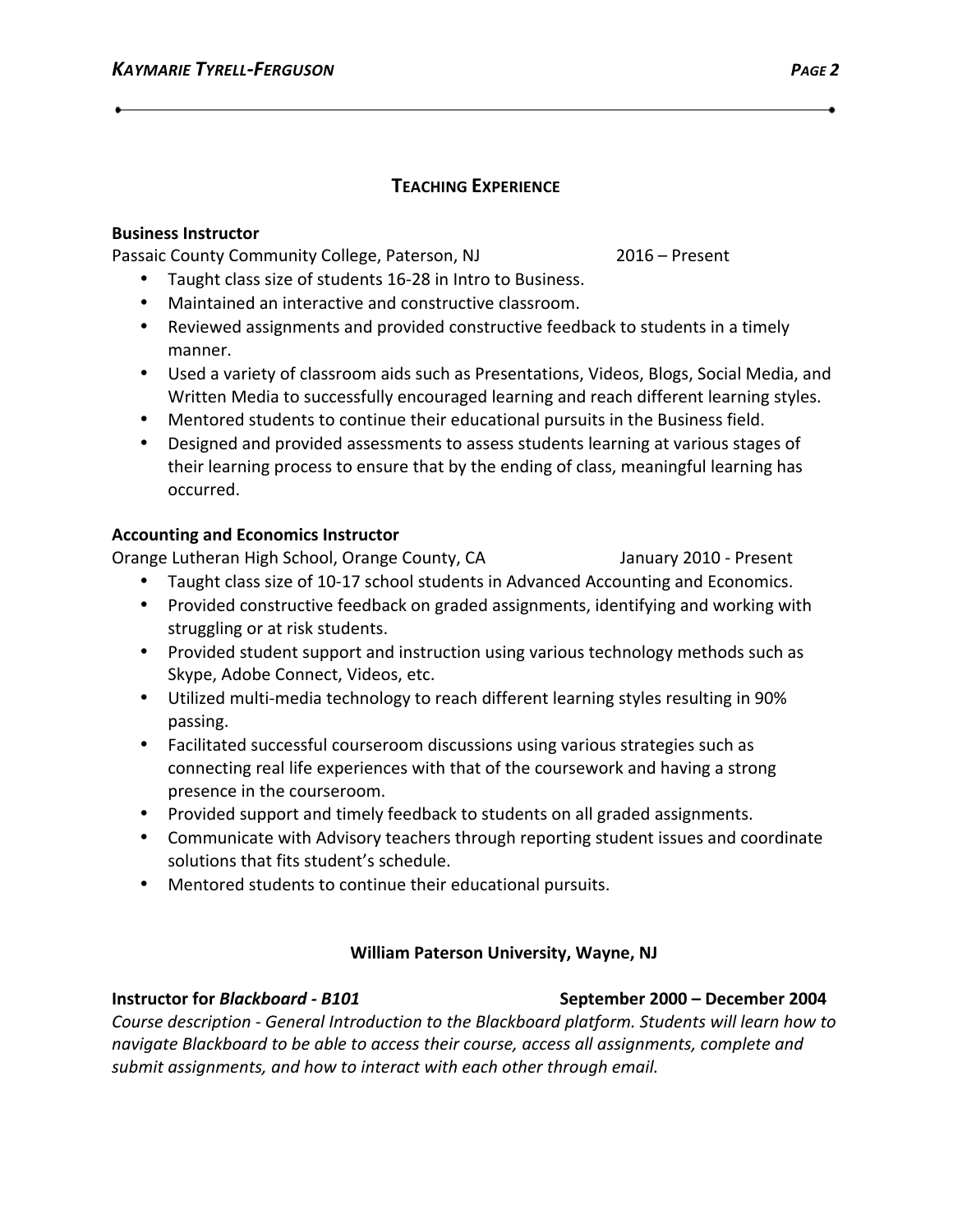- Instructed a group of 15 professors and 20 students regarding the use of the Blackboard medium for delivering online courses.
- Provided support to instructors struggling to implement their courses online.
- Created FAQ's for participants to have as reviews for future reference.
- Edit scripts for online tutorials.

### **Instructor for Website Design - CS2001 September 2001** – December 2003

Course description - General introduction to the creation of website for the purpose of *instruction or business development. Students will learn the basic format for creating* websites, the rules, and layout that websites should have, and how to host their sites. Students will learn how to create their sites using HTML coding or Java coding. Students will learn how to upload images to their website and the proper formats that images should be saved to make them effective.

- Taught a group of 12 instructors how to build a website to host online courses.
- Taught instructors the rules and regulations of designing websites to deliver effective online courses.
- Supported faculties and students' usage of Dreamweaver to build their webpages

### **Instructor:** *Computer Technology for Educators - CS1001 January* **2003 – May 2003**

*Course description: General Introduction to the effective use of computer technology in the* classroom. Students will learn best practices in using technology in their classrooms.

- Taught class size of 10-15 instructors how to use technology to improve learning in their classrooms.
- Taught Microsoft Office Suite to a class size of 15 students.
- Facilitated faculty's use of media tools in their online courses.

### **INSTRUCTIONAL DESIGN PROJECTS**

- **Created Project Management Course** Developed a project management course for blended learning for the state of Illinois veterans rehabilitation program based on Blooms Taxonomy. This was a six months project and required working with a teammate and Subject Matter Expert. (October, 2014 - March - 2015).
- Converting Online Courses Worked on a project for Lutheran High converting their online delivery platform from Angel to Blackboard. Completed five classes in three days with 100% accuracy (January 2013).

### **EDUCATION**

### **PhD** in Education **Conferred/March** 2014 **Specialization in Instructional Design for Online Learning** Capella University, Minneapolis, MN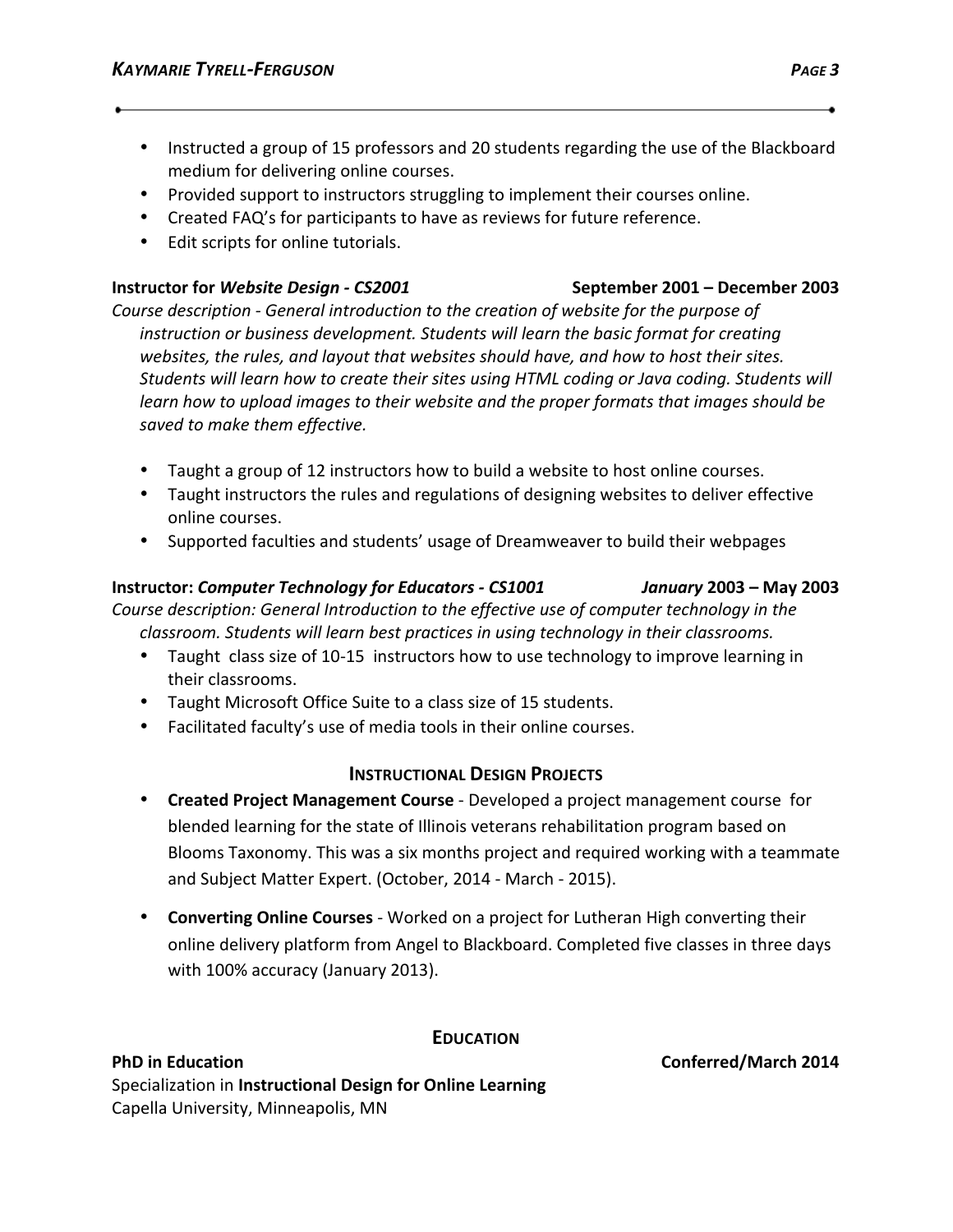Dissertation Title: *Instructional Strategies that can Impact Plagiarism: A Case Study of Instructional Designers' Experiences Honors: Dissertation passed "with distinction"*

**MBA Conferred/** July 2006

Phoenix University, Phoenix AZ

**BS** in Business Administration **by the conferred of the Conferred/January 2004 Minor: Computer Science** William Paterson University, NJ

### **CERTIFICATION**

Teaching Certificate (Business Comprehensive): # 902276 (NJ) **April 2013** 

### **ADMINISTRATIVE EXPERIENCE**

### **Office Manager**

Love KidsCare II, Paterson, NJ 07514 May, 2004 - June 30 2015

- Research companies and review compliance documents to ensure vendors are in compliance with the requirements sets by the Paterson Board of Education.
- Schedule appointments, meetings, and other events for company.
- Created publications for advertisement for special events.
- Created and maintained the school's social media sites and website.
- Received, screened and directed incoming phone calls, visitors, and mail.
- Developed and maintained an effective filing system.
- Composed letters, memo, and flyers on a daily basis to distribute to parents and state, and local officials.
- Prepared and proofread correspondence for signature and distribution.
- Organized and facilitate monthly meetings.
- Managed school's MS Access database of students' information.
- Coordinated special projects as assigned, composed memos, transcribe notes, and create presentations.
- Prepared state reports monthly and prepared and monitored invoices and expense reports.
- Take notes and transcribe minutes at meetings.
- Order office supplies and maintain inventory.
- Meet departmental and individual goals.

### **PRESENTATIONS AND WORKSHOPS**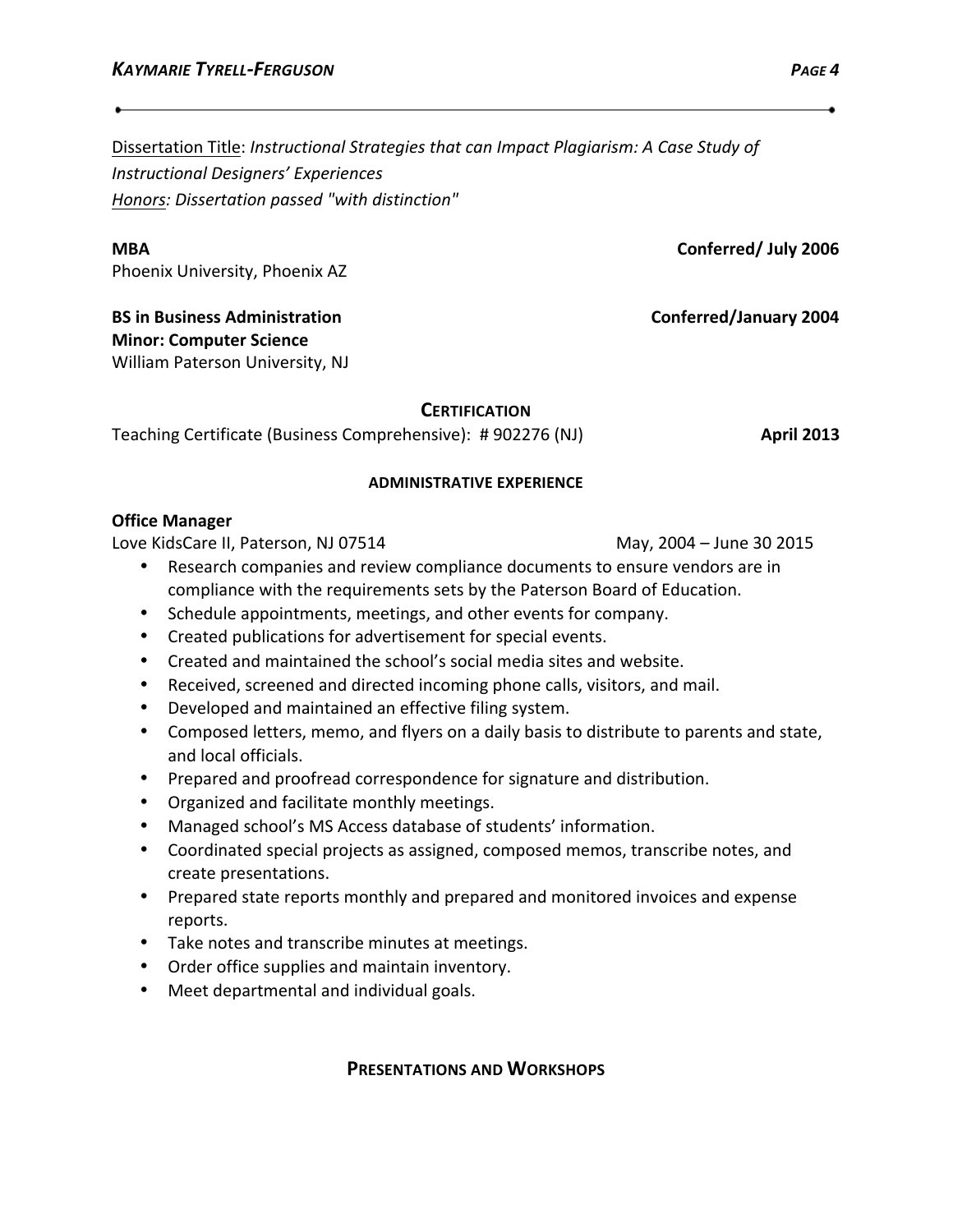### **Technology in the Classroom** March, 2007

Paterson Public School, NJ

- Co-facilitated a workshop in technology usage in the preschool classroom.
- Workshop helped preschool teachers understand how technology can improve their students' learning skills.

### **Motivating Family Workers Contract Contract Contract Contract Contract Contract Contract Contract Contract Contract Contract Contract Contract Contract Contract Contract Contract Contract Contract Contract Contract Cont**

Paterson School District, NJ

- Taught a group of 82 Family Workers how to improve their motivation and effectiveness on the job site.
- Topics included: how to increase parents' participation in their schools, and how to improve their workshops using technology.

### **RELATED EXPERIENCE**

**After School Computer Teacher 2001-2002** 

Paterson YMCA, NJ

- Taught basic computer skill to students ages 7-13.
- Taught Microsoft Office Suite.

### **COMMUNITY SERVICE**

**Community Health Fair** – Planned a community health fair annually for 200 participants (June  $2005 -$  June 2015).

| <b>School Board Member</b><br>Paterson School District, Paterson, NJ                                   | September, 2000 - June, 2015         |
|--------------------------------------------------------------------------------------------------------|--------------------------------------|
| <b>Paterson Pathfinder Counselor</b><br>Paterson, NJ                                                   | 1999-2009                            |
| <b>Red Cross Volunteer</b><br>Fairview, NJ                                                             | $1999 - 2002$                        |
| <b>PROFESSIONAL MEMBERSHIPS</b>                                                                        |                                      |
| <b>Information Weekly Magazine</b><br>National Association for the Education of Young Children (NAEYC) | $2003 -$ Present<br>$2004 -$ Present |